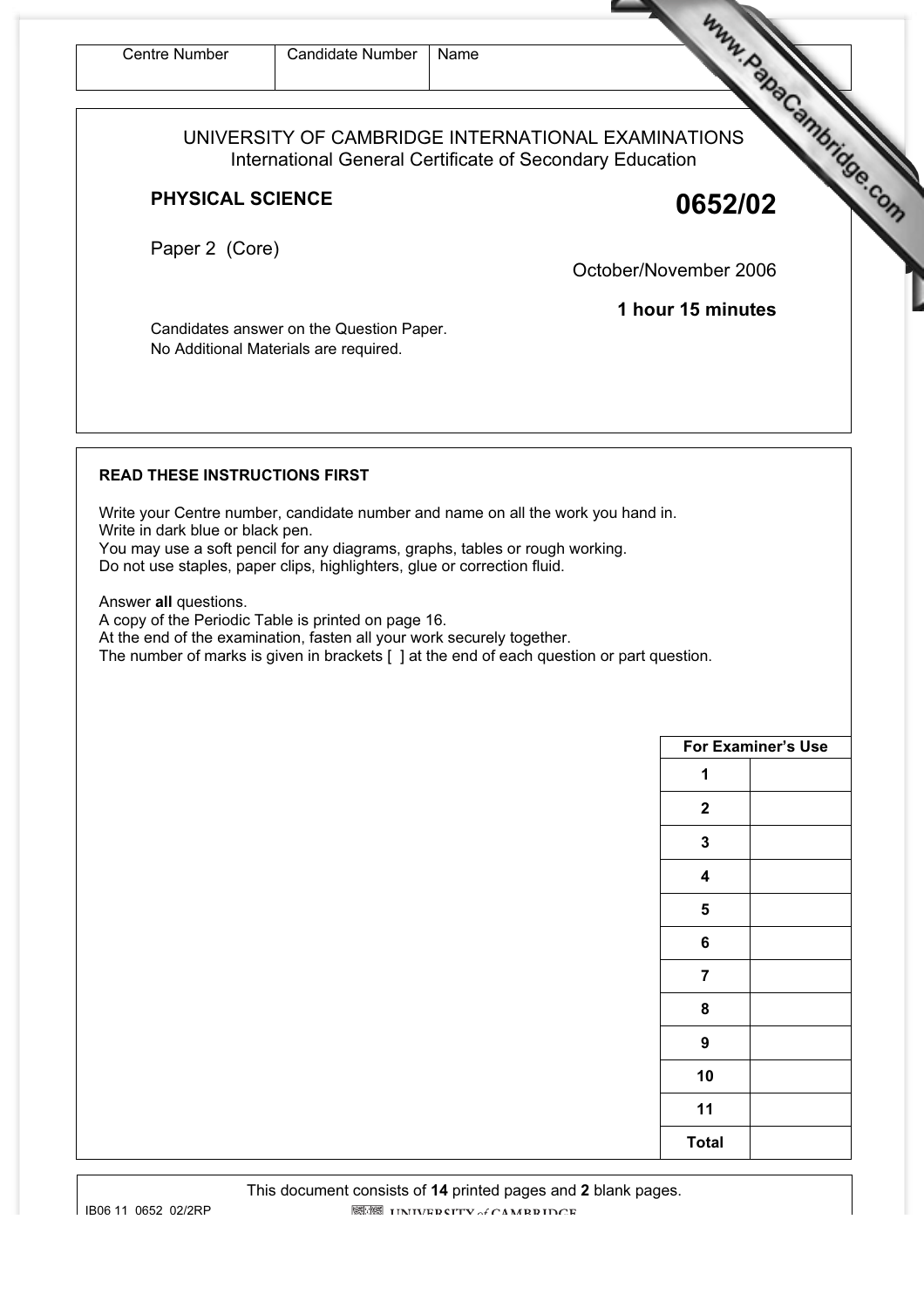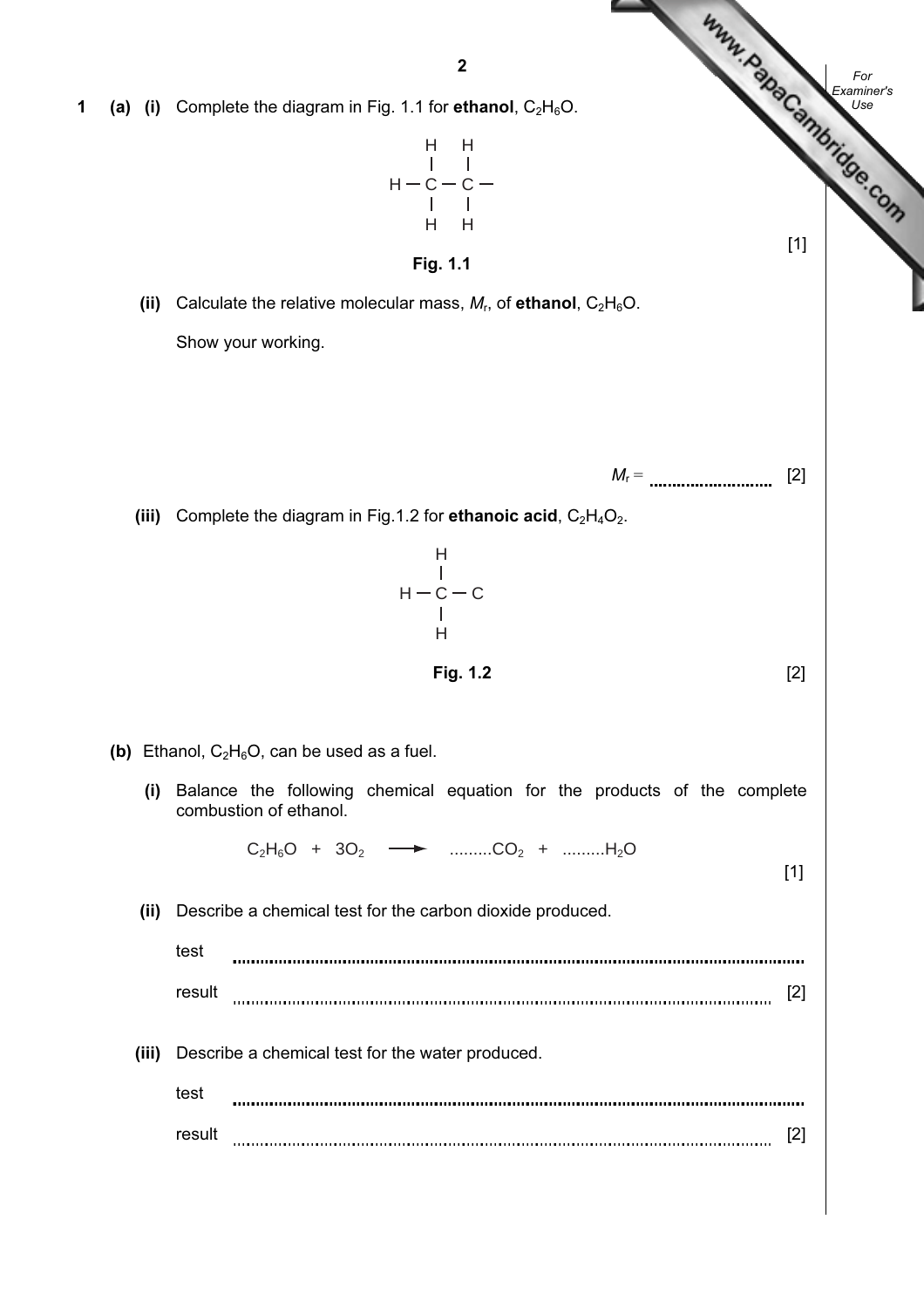| 3                                                                                                            | For               |
|--------------------------------------------------------------------------------------------------------------|-------------------|
| (c) A student adds dilute aqueous sodium hydroxide in excess to an aqueous son<br>ethanoic acid in a beaker. | Examiner's<br>Use |
| Suggest how the pH number of the liquid in the beaker changes.                                               |                   |
|                                                                                                              |                   |
|                                                                                                              | [2]               |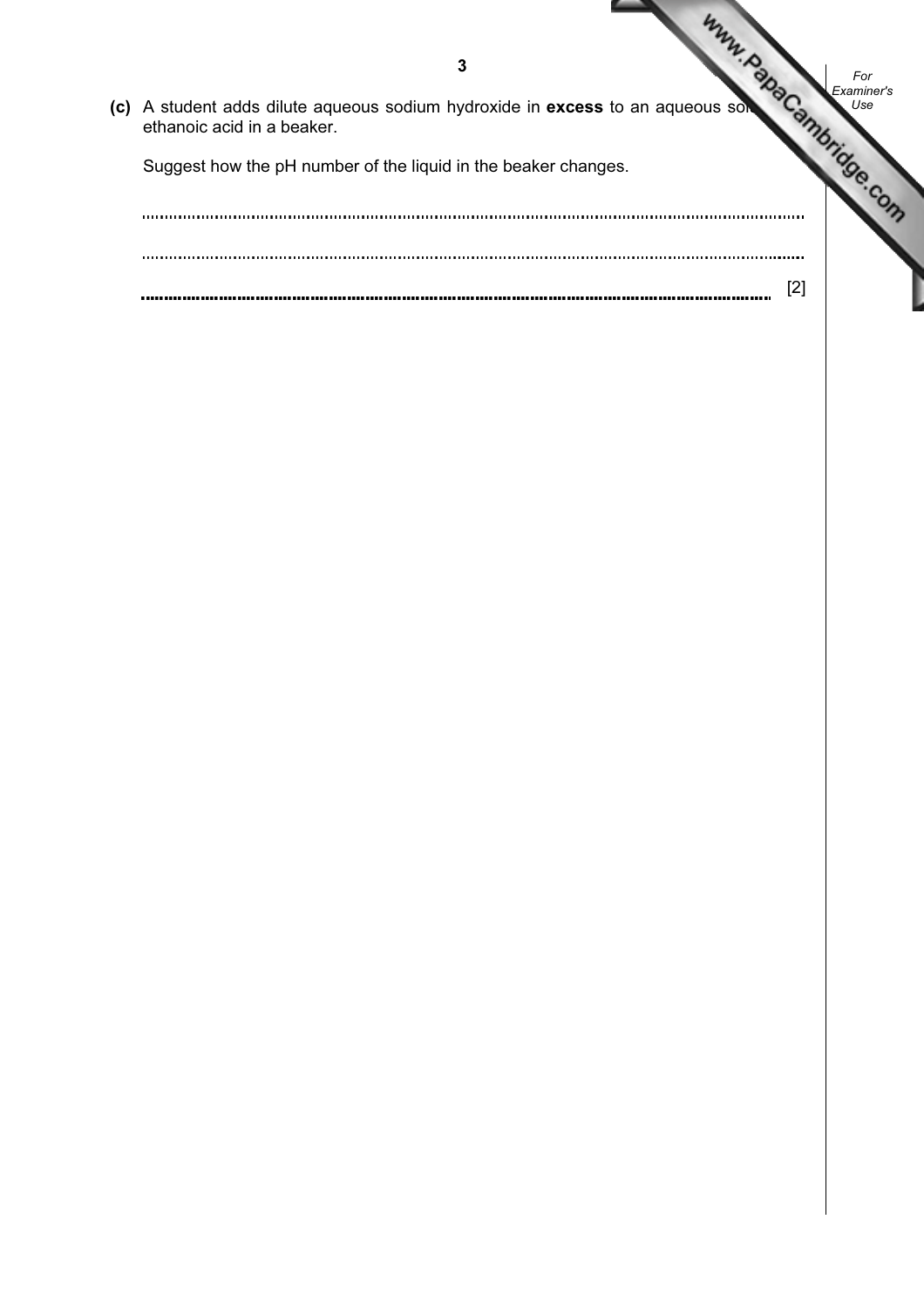4 For Examiner's 2 (a) Look at the Periodic Table on page 16. State the number of electrons in the **outer shell** of an atom of (i) the alkali metal caesium, Cs, [1] (ii) the halogen astatine, At.  $\begin{bmatrix} 1 & 1 \\ 1 & 1 \end{bmatrix}$  (b) Describe the formation of each of the ions in caesium astatid[e, CsAt, from the atoms of](http://www.studentbounty.com/)  caesium and of astatine.

- [2]
- (c) A molecule of chlorine, C*l*2, has a single covalent bond between the two atoms. A molecule of astatine,  $At<sub>2</sub>$ , has similar bonding.

Draw a diagram to show the bonding in a molecule of astatine,  $At<sub>2</sub>$ .

Show only the outer electrons.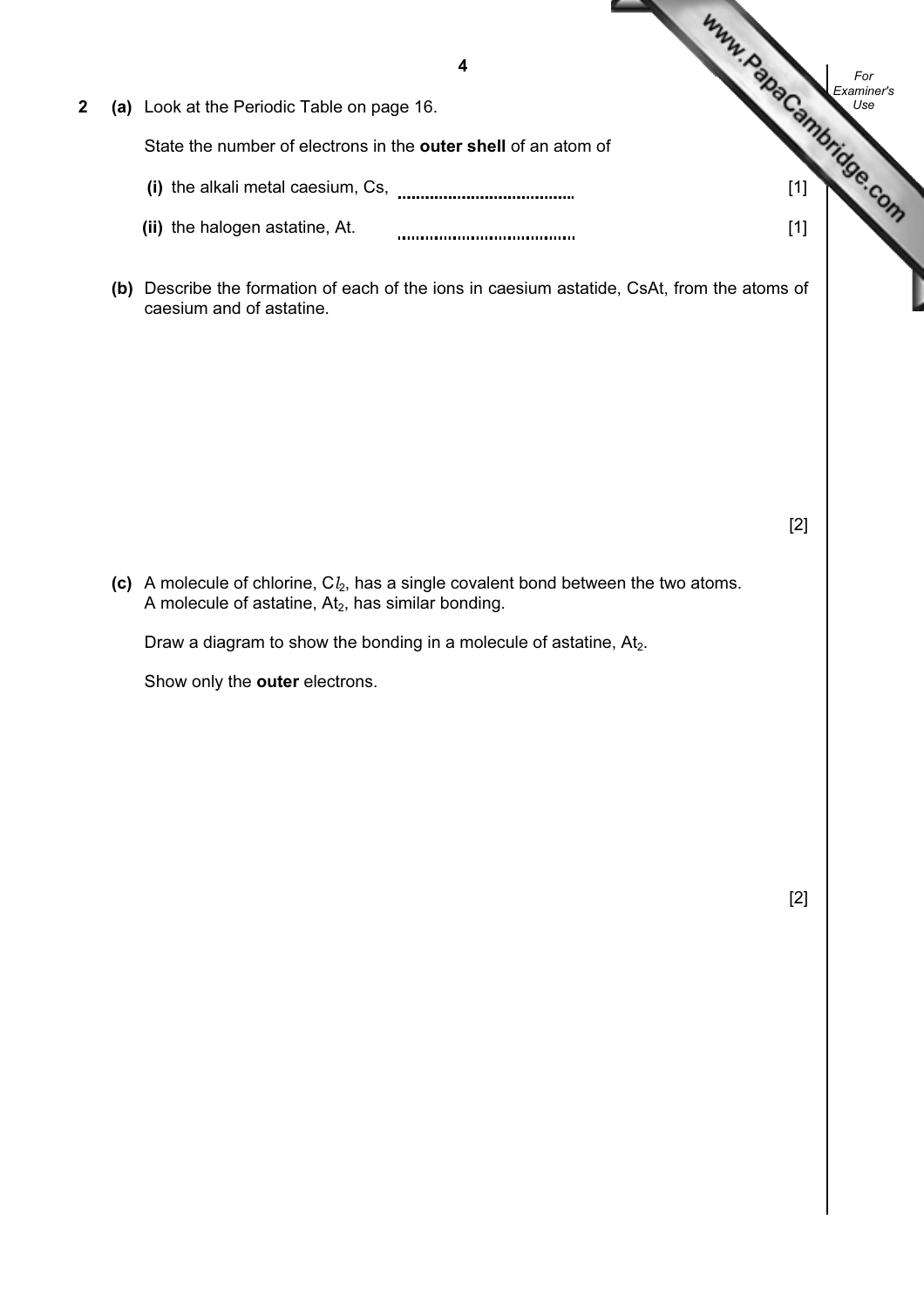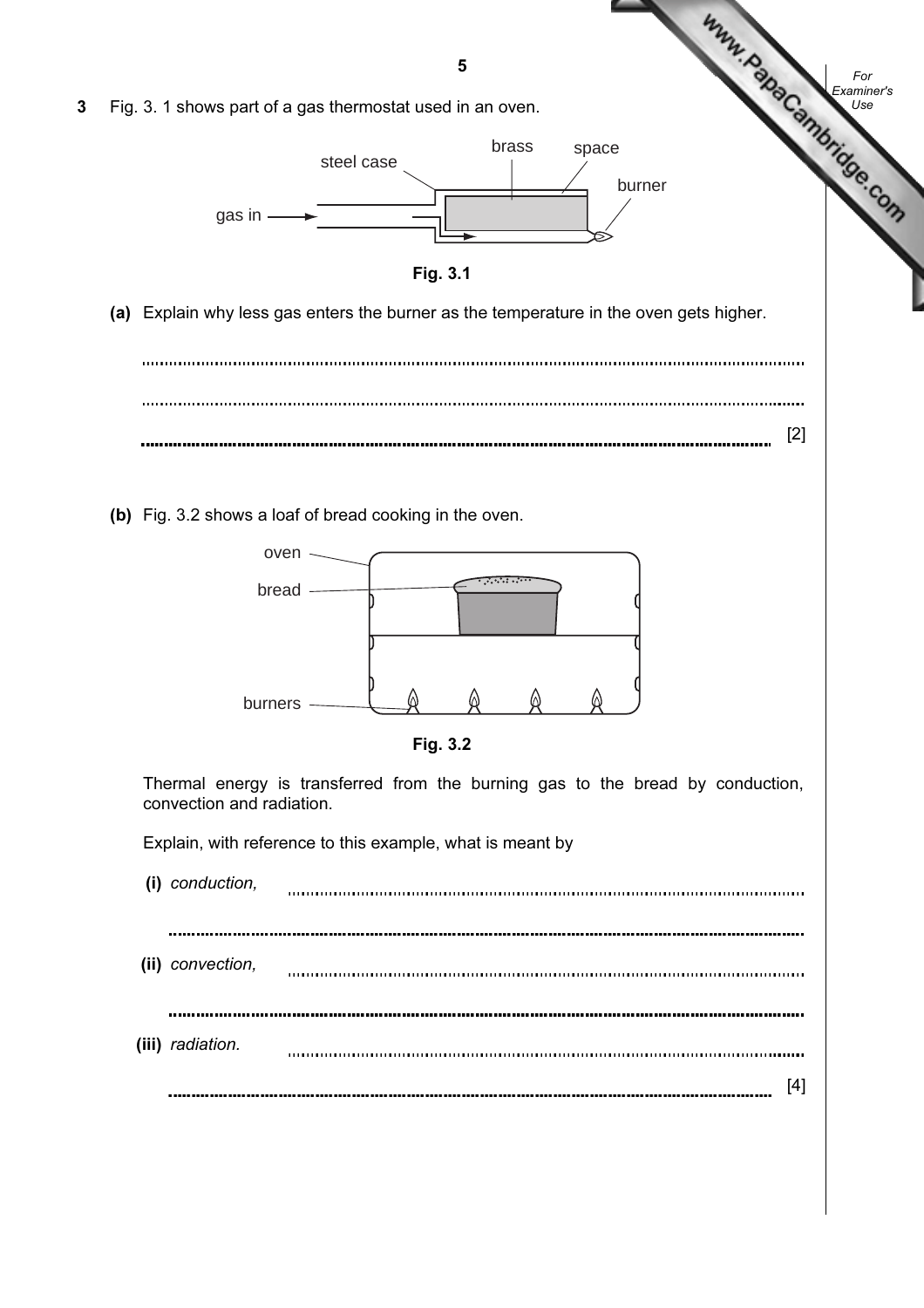For Examiner's

4 A meteorite is a piece of rock which comes from the outer part of the solar system enters the Earth's atmosphere.

Fig. 4.1 shows the speed of the meteorite as it approaches and finally strikes the Earth.





- (a) As the meteorite approaches the Earth it is travelling at a high speed and accelerates further.
	- (i) Name the type of energy it has due to its motion. [1]
	- (ii) Suggest why it accelerates as it approaches the Earth.

[2]

- (b) When the meteorite enters the Earth's atmosphere it slows down rapidly.
	- (i) Mark, with an  $X$ , the point on the graph at which the meteorite enters the Earth's atmosphere. atmosphere.
	- (ii) Using scientific terms explain why the meteorite slows down.

[2] 

(iii) State into what form the energy is converted.

[1]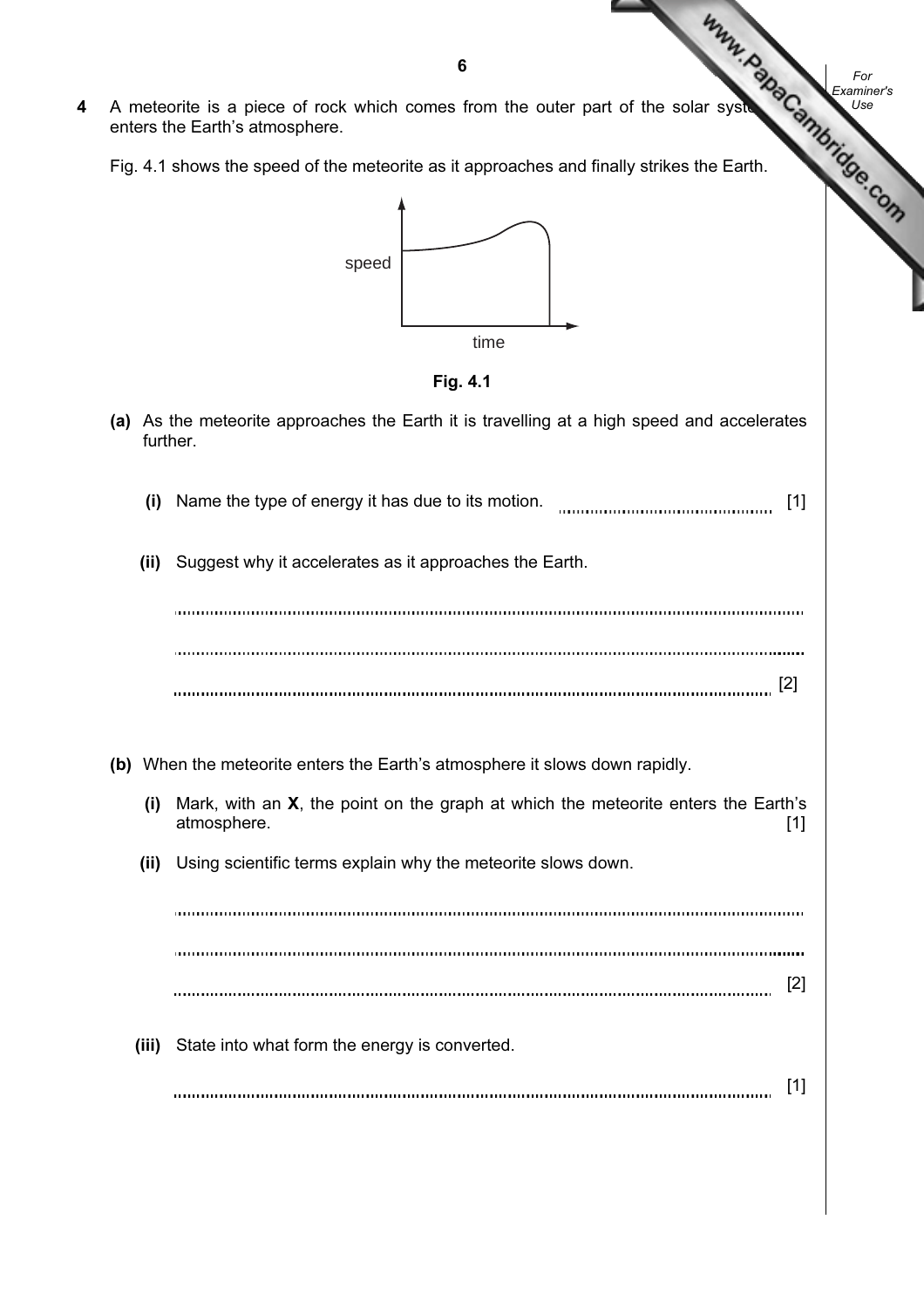For Examiner's 5 A boy holds a long rope at one end and moves it sharply up and down to send wave the rope. Fig. 5.1 shows the waves moving along the rope. Fig. 5.1 (a) Mark on the diagram (i) the wavelength of the wave and label it  $\lambda$ , (ii) the amplitude of the wave and label it **A**. [2] (b) Explain how the boy changes the movement of his hand to (i) increase the amplitude of the wave, (ii) increase the frequency of the wave. [3] (c) When a guitar string is plucked a sound is heard. Explain how the sound is produced. [2]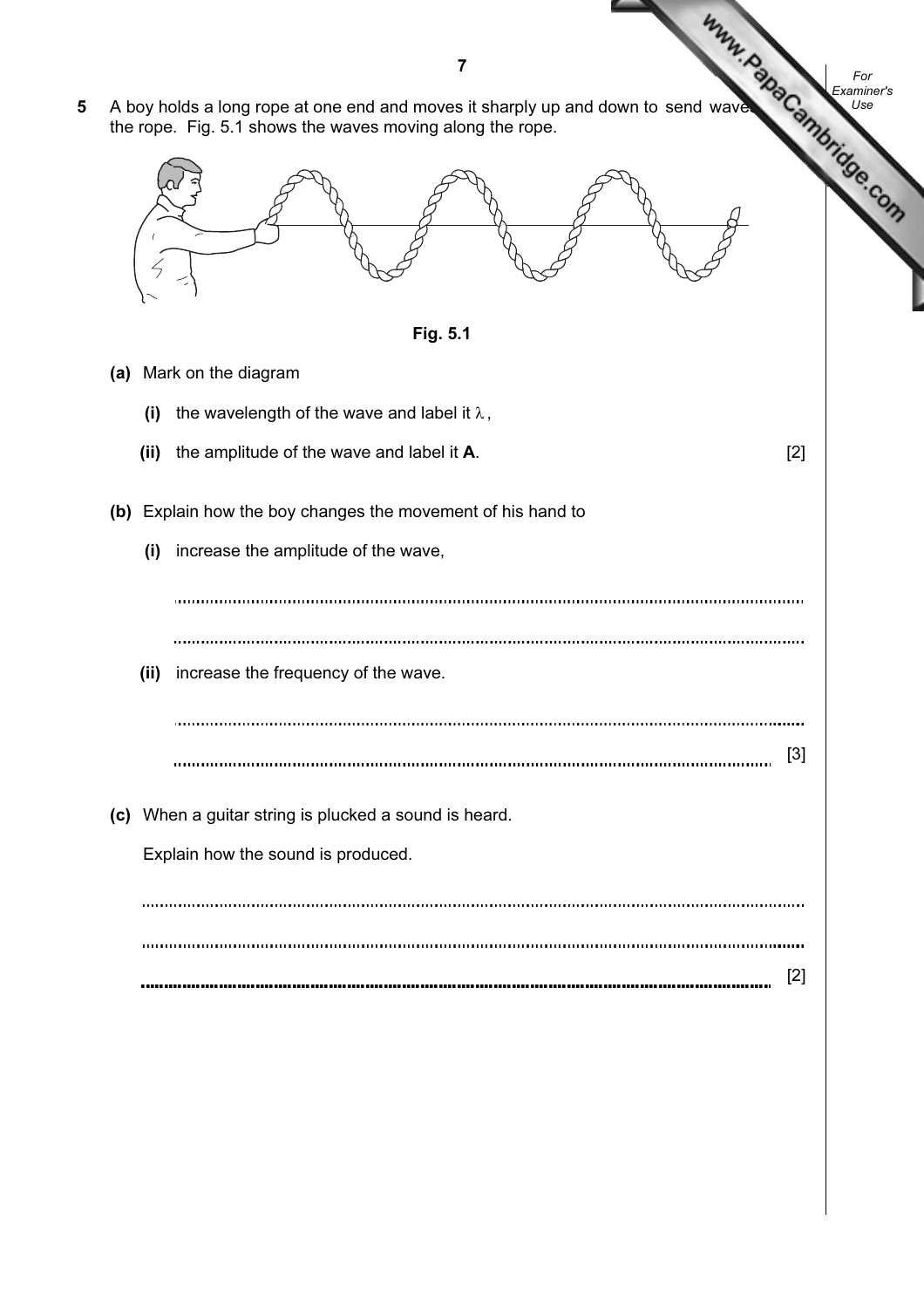- For Examiner's 6 (a) Balloons are used to lift radio equipment high in the atmosphere to measure pressure temperature and ozone levels. Explain why helium, not hydrogen, is used to fill these balloons. [2] (b) Filament lamps have a thin wire of tungsten that glows white hot when connected to the electrical supply. Explain why argon, not air, is used to fill these lamps. [2] (c) An atom of helium has the notation  $\frac{4}{2}$ He. An atom of argon has the notation  $^{40}_{18}$ Ar. Complete Fig. 6.1 for these atoms. notation of atom  $\begin{array}{ccc} & & & \\ & & & \\ & & & \\ & & & \\ & & & & \\ \end{array}$  He  $^{4}_{2}$ He  $^{40}_{18}$ Ar number of protons in nucleus | 2 number of neutrons in nucleus 22
	- Fig. 6.1

[3]

arrangement of electrons in

arrangement of electrons in  $\vert$  2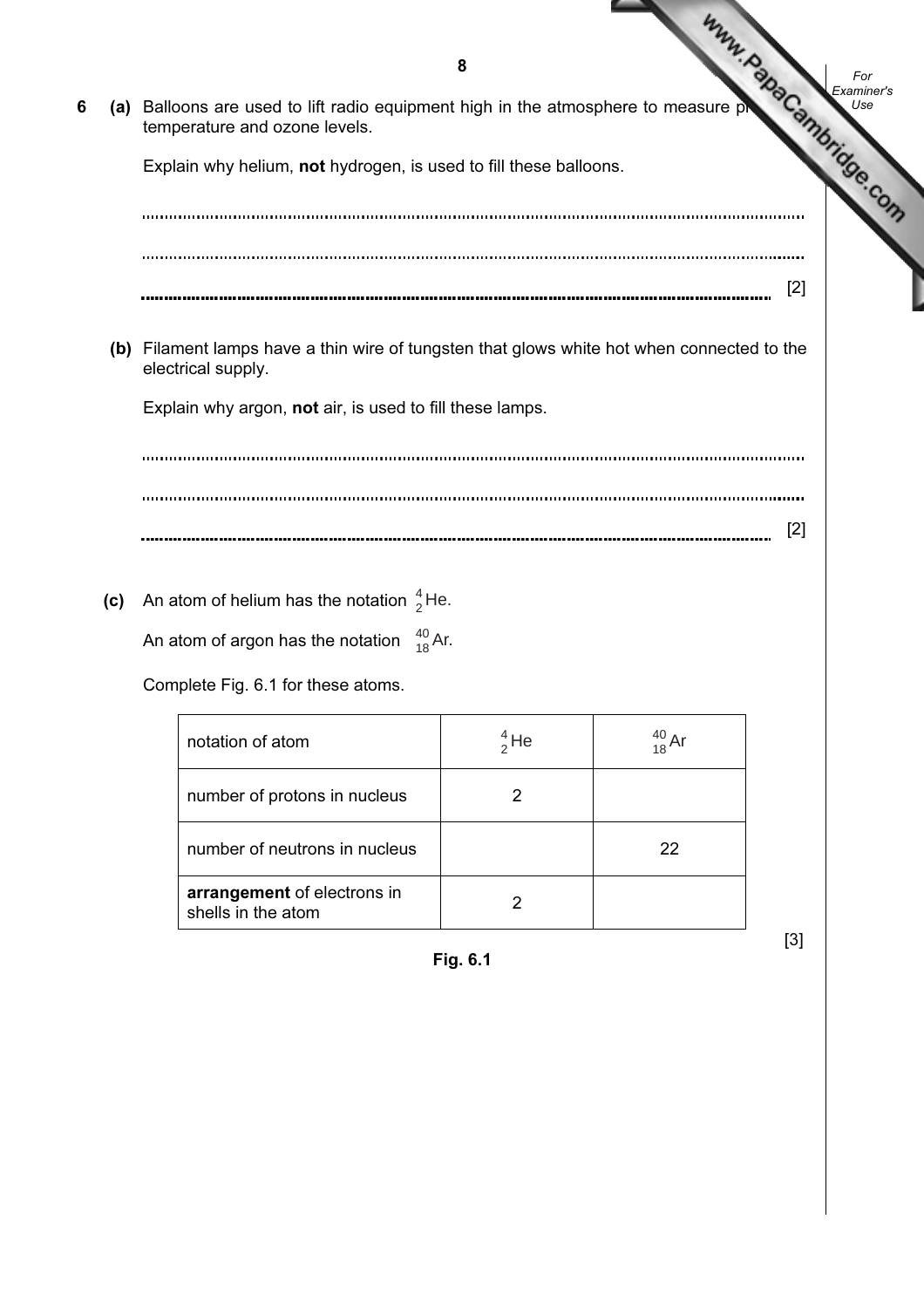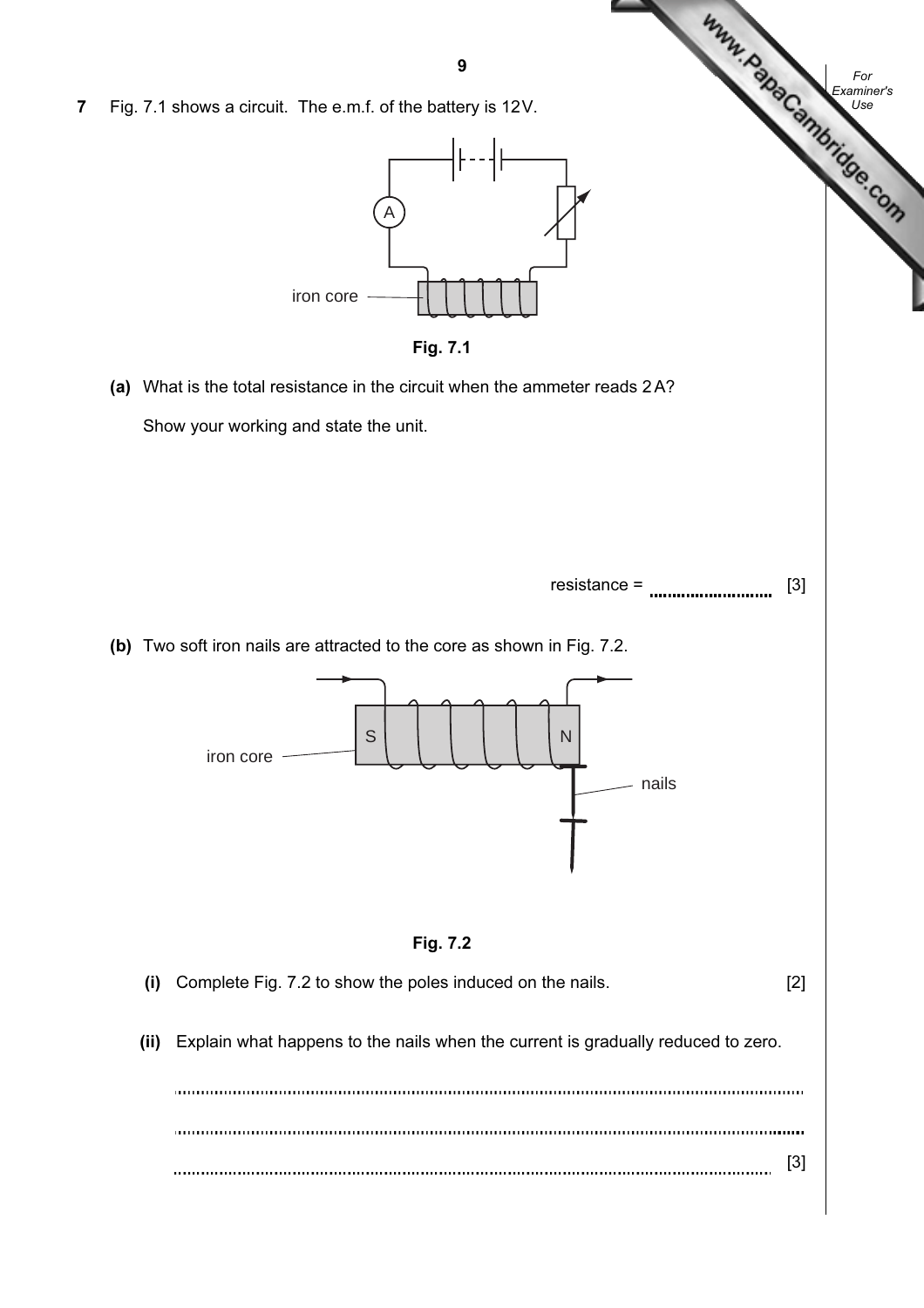|   | Www.papaCambridge.com                                                                                            |  |
|---|------------------------------------------------------------------------------------------------------------------|--|
|   | 10                                                                                                               |  |
| 8 | (a) Iron, Fe, is described as a transition element.                                                              |  |
|   | State two properties of iron that are common to transition elements.                                             |  |
|   | 1.                                                                                                               |  |
|   | 2.<br>$[2]$                                                                                                      |  |
|   |                                                                                                                  |  |
|   | (b) Iron reacts with dilute hydrochloric acid.                                                                   |  |
|   | Fe(s) + 2HCl(aq) $\longrightarrow$ FeCl <sub>2</sub> (aq) + H <sub>2</sub> (g)                                   |  |
|   | State two ways of increasing the speed of this reaction.                                                         |  |
|   | $\mathbf 1$ .                                                                                                    |  |
|   | 2.<br>$[2]$                                                                                                      |  |
|   |                                                                                                                  |  |
|   | (c) Iron goes rusty in damp air.                                                                                 |  |
|   | State two ways to prevent iron from rusting.                                                                     |  |
|   | $\overline{1}$ .                                                                                                 |  |
|   | 2.<br>$\mathsf{Z}$                                                                                               |  |
|   |                                                                                                                  |  |
|   | (d) Rust is a form of iron oxide. When this is heated in carbon monoxide, iron and carbon<br>dioxide are formed. |  |
|   | Explain this reaction in terms of oxidation and reduction.                                                       |  |
|   |                                                                                                                  |  |
|   | oxidation                                                                                                        |  |
|   |                                                                                                                  |  |
|   | reduction                                                                                                        |  |
|   | $[2]$                                                                                                            |  |
|   |                                                                                                                  |  |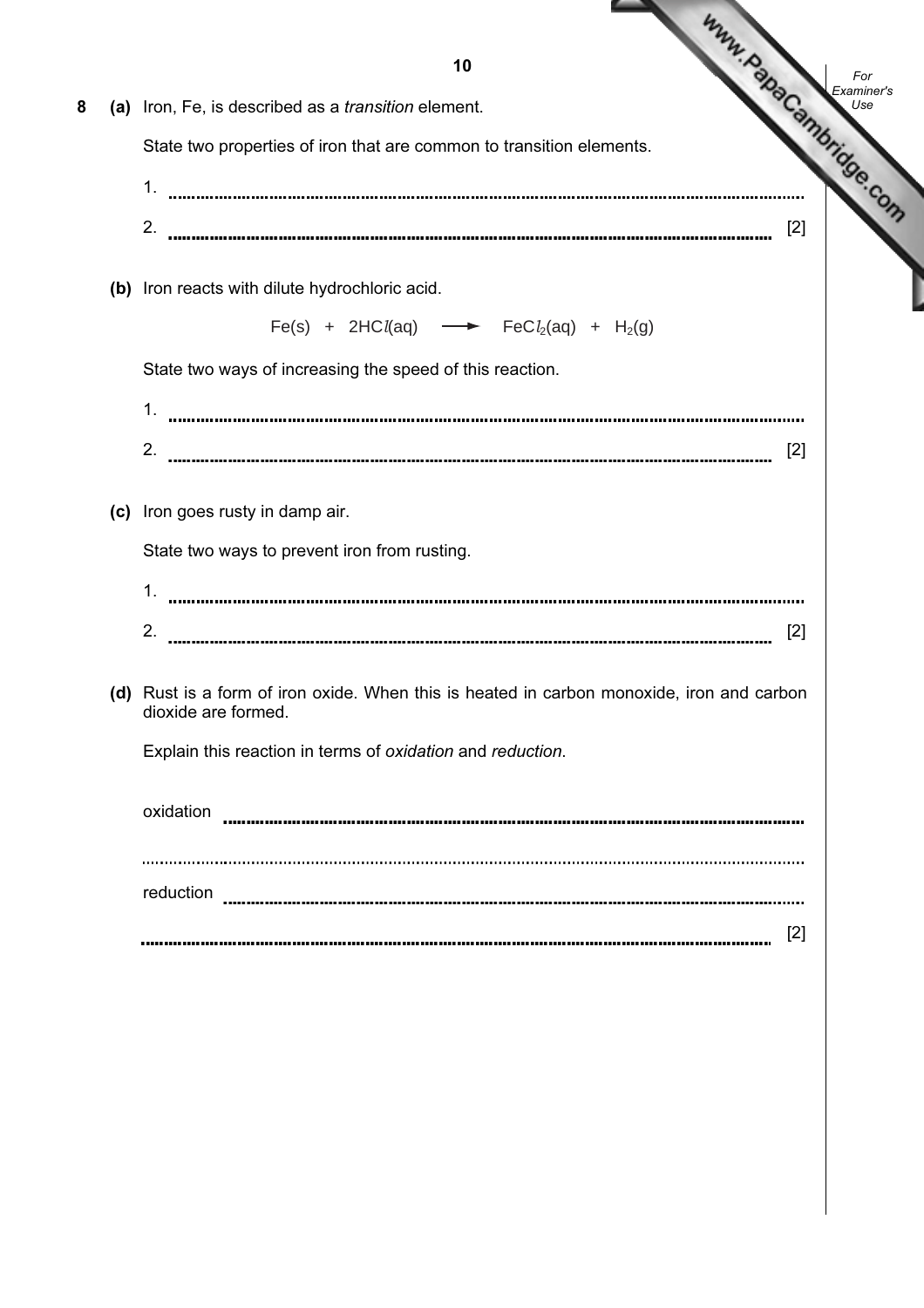9 An experiment is done to measure the half-life of an isotope of neon. The results are in Fig. 9.1

| count rate/Bq | 180 | 150 | 125 | 104 | 85 |    | 60 | 42 |
|---------------|-----|-----|-----|-----|----|----|----|----|
| time/s        |     |     | 20  | 30  | 40 | 50 | 60 | 80 |

| Fig. 9.1 |
|----------|
|          |

- (a) The first four points are already plotted on the grid in Fig. 9.2.
	- (i) Plot the remaining points.
	- (ii) Draw a smooth curve through the points.



Fig. 9.2

(b) Use the graph to find the half-life of the isotope.

half-life =  $\frac{1}{2}$ 

(c) The isotope decays by emission of a beta-particle (β-particle). Complete the equation to show the decay.

> $^{23}_{10}$ Ne  $\longrightarrow$   $\frac{100}{10}$  Na +  $\frac{1000}{100}$   $\beta$  $^{23}_{10}$  Ne

[2]

For Examiner's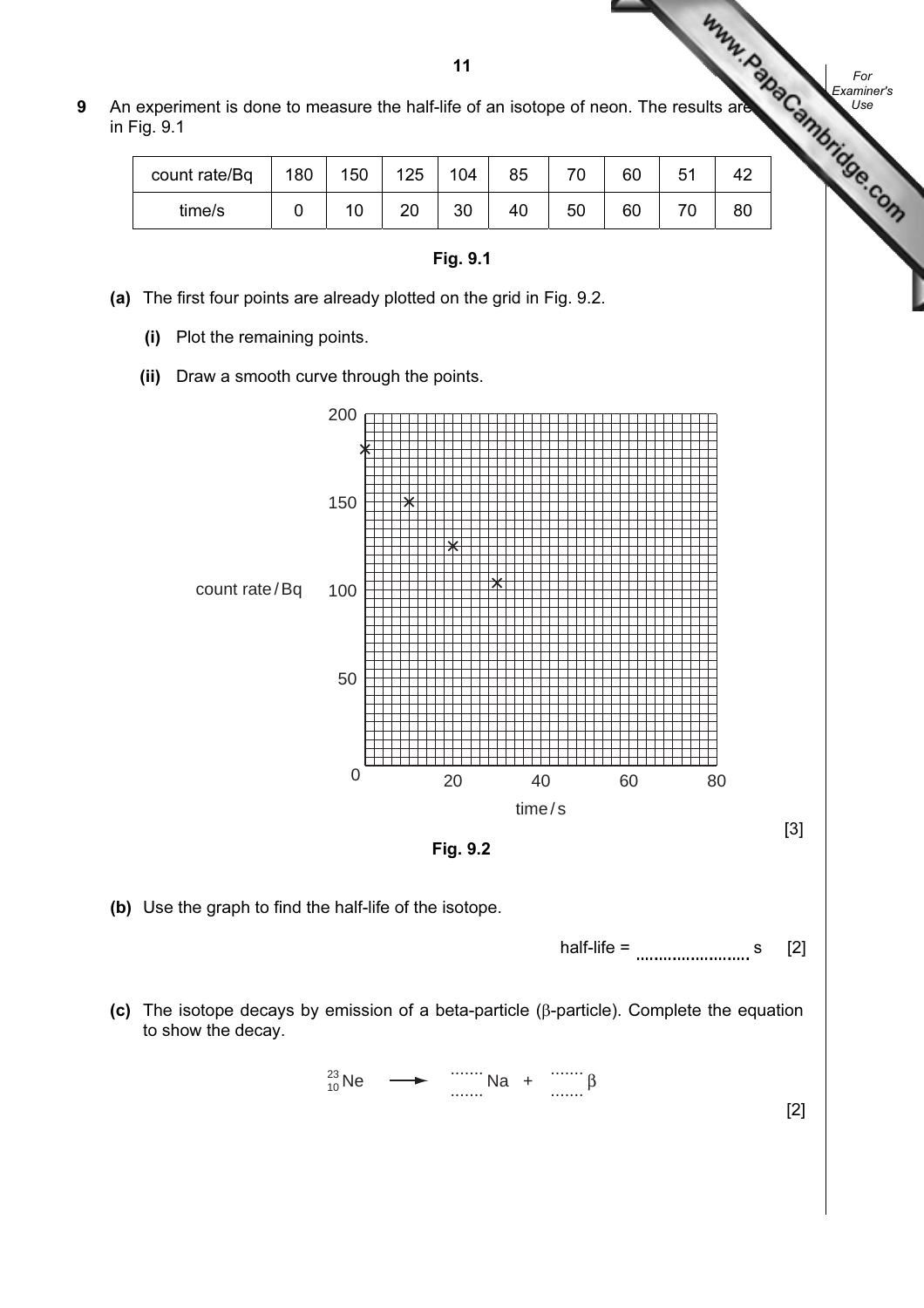$12$ For Examiner's 10 (a) Energy is needed to convert a boiling liquid, at constant temperature, into a gas. Use the kinetic particle theory of matter to explain this fact. [2] (b) Explain why evaporation from the surface of a liquid causes the temperature of the remaining liquid to cool. [2] (c) (i) Fig. 10.1 shows two liquids being boiled for several minutes. thermometer thermometer liquid **P** liquid **Q** xxxxxxxxxxxxxx xxxxxxxxxxxxxx heat heat Fig. 10.1 Liquid P continues to boil at a constant temperature. Liquid Q continues to boil at a temperature that increases with time. Explain these observations. [2] (ii) Name one example of a liquid that behaves like liquid Q. [1]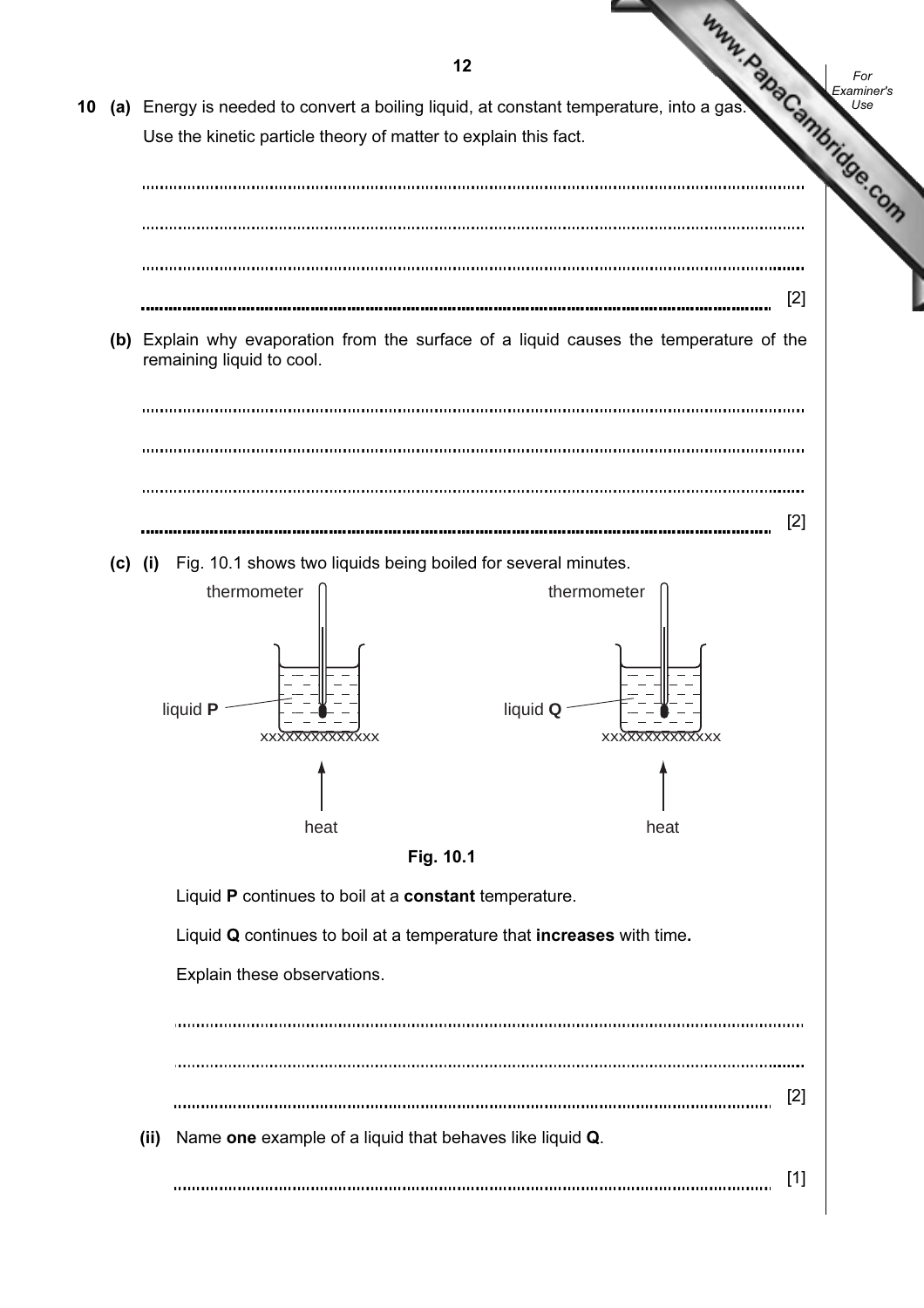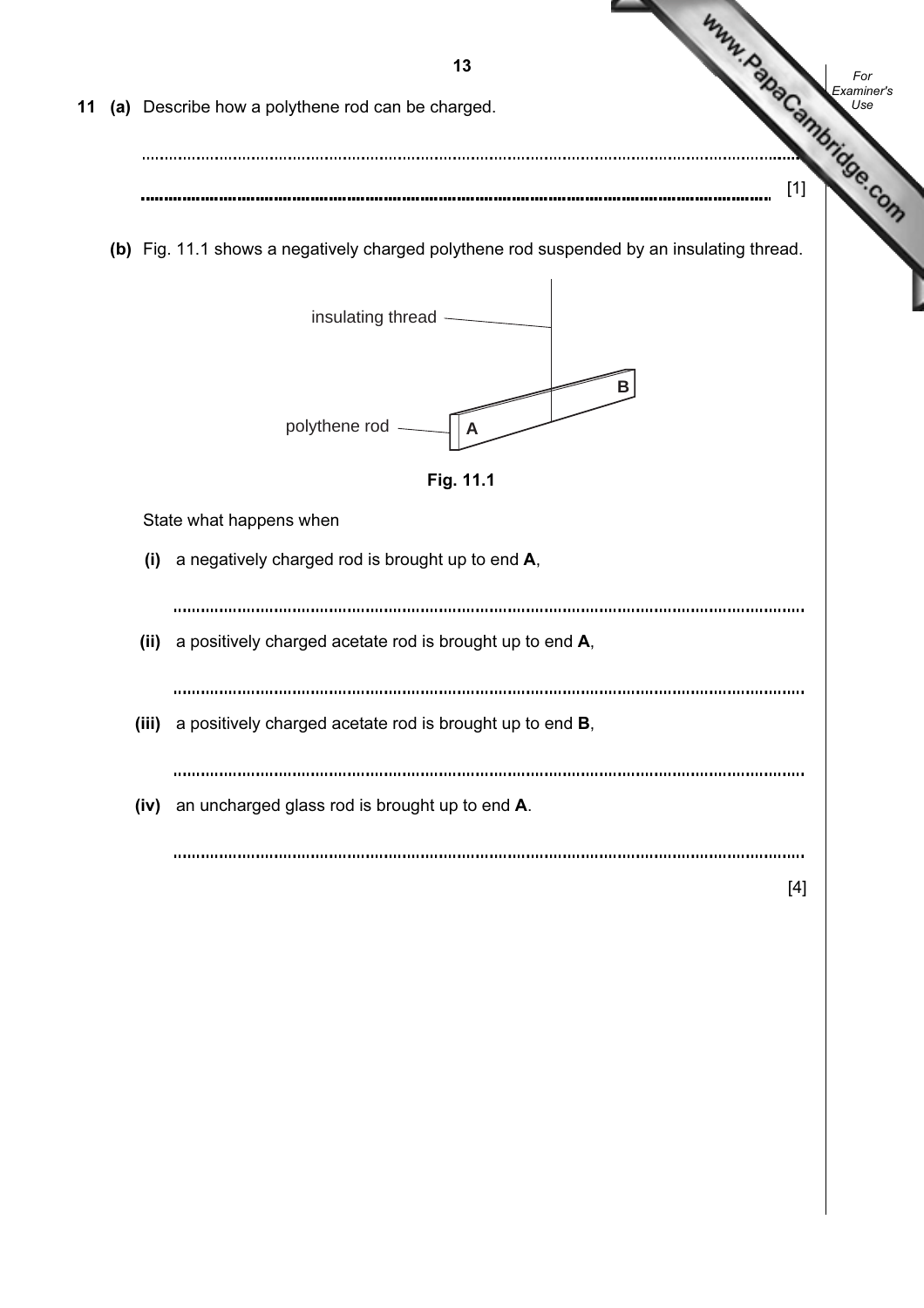

BLANK PAGE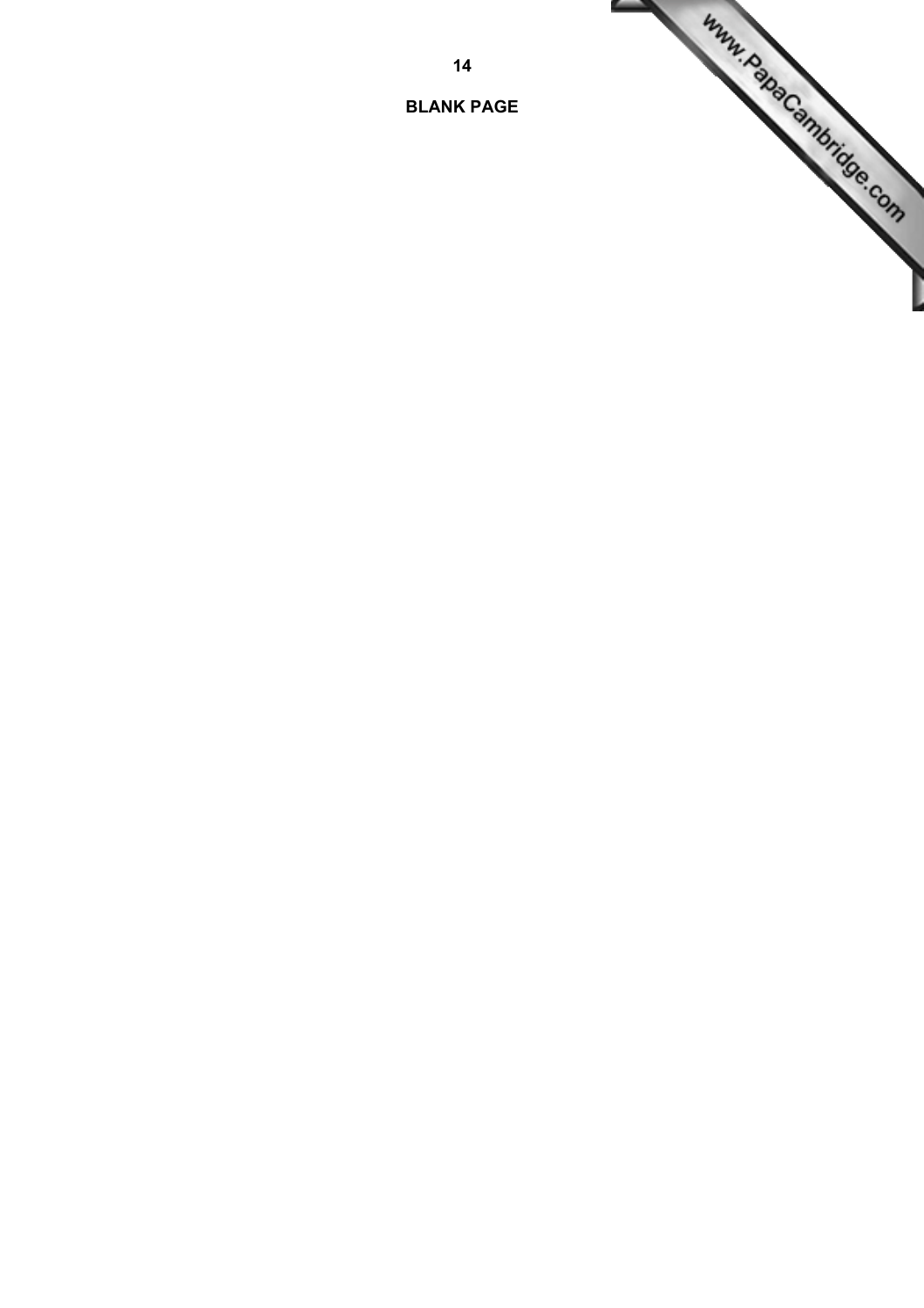

Permission to reproduce items where third-party owned material protected by copyright is included has been sought and cleared where possible. Every reasonable effort has been made by the publisher (UCLES) to trace copyright holders, but if any items requiring clearance have unwittingly been included, the publisher will be pleased to make amends at the earliest possible opportunity.

University of Cambridge International Examinations is part of the University of Cambridge Local Examinations Syndicate (UCLES), which is itself a department

of the University of Cambridge.